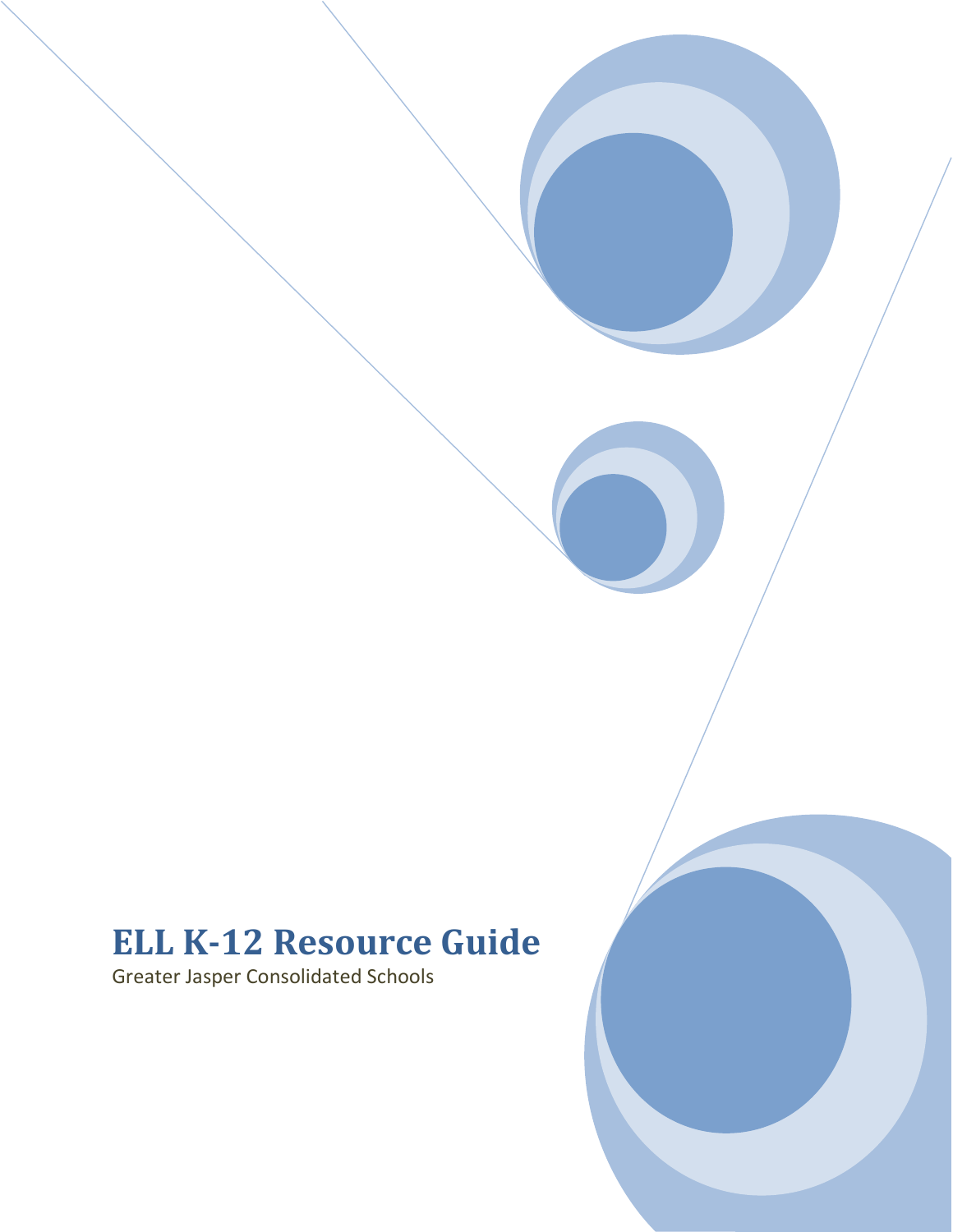#### **INTRODUCTION**

The staff of the Greater Jasper Consolidated Schools (GJCS) is committed to providing educational experiences that meet the unique and diverse needs of our students. English Language Learners (ELL) engage in differentiated learning opportunities that foster the development of the English language through instruction and support in an ESL program and in the general education setting. Through early assessment, placement, services, and progress monitoring, ELL students acquire the English language skills necessary to attain academic success and become lifelong learners.

### **SECOND LANGUAGE LEARNING CONSIDERATIONS**

Limited English proficiency refers to a student whose native language is other than English and is limited in listening, speaking, reading and writing English. Fluent English proficiency refers to a student whose native language is other than English and listens, speaks, reads, and writes with near English fluency.

Basic Interpersonal Communications Skills (BICS) is the social dimension of language that demonstrates a student's ability to converse socially with teachers, peers, and others. It is a very concrete aspect of language and takes less than three years to demonstrate near-nativelike proficiency with BICS.

Cognitive Academic Language Proficiency (CALP) is the more abstract dimension of language that includes being able to read, write, and perform within a content-area classroom at grade level. Often, it is assumed that proficiency in BICS is equated with performance in CALP. Oral production in English does not always equate with academic production in English.

#### Language Domains

Listening – The ability to understand the language of the teacher and instruction, comprehend and extract information, and follow the instructional discourse through which the teachers provide information.

Speaking – The ability to use oral language appropriately and effectively in learning activities within the classroom and in social interactions within the school.

Reading – The ability to comprehend and interpret content-area text at the age- and grade- appropriate level.

Writing – The ability to produce written text with content and format, fulfilling classroom assignments at the age- and grade- appropriate level.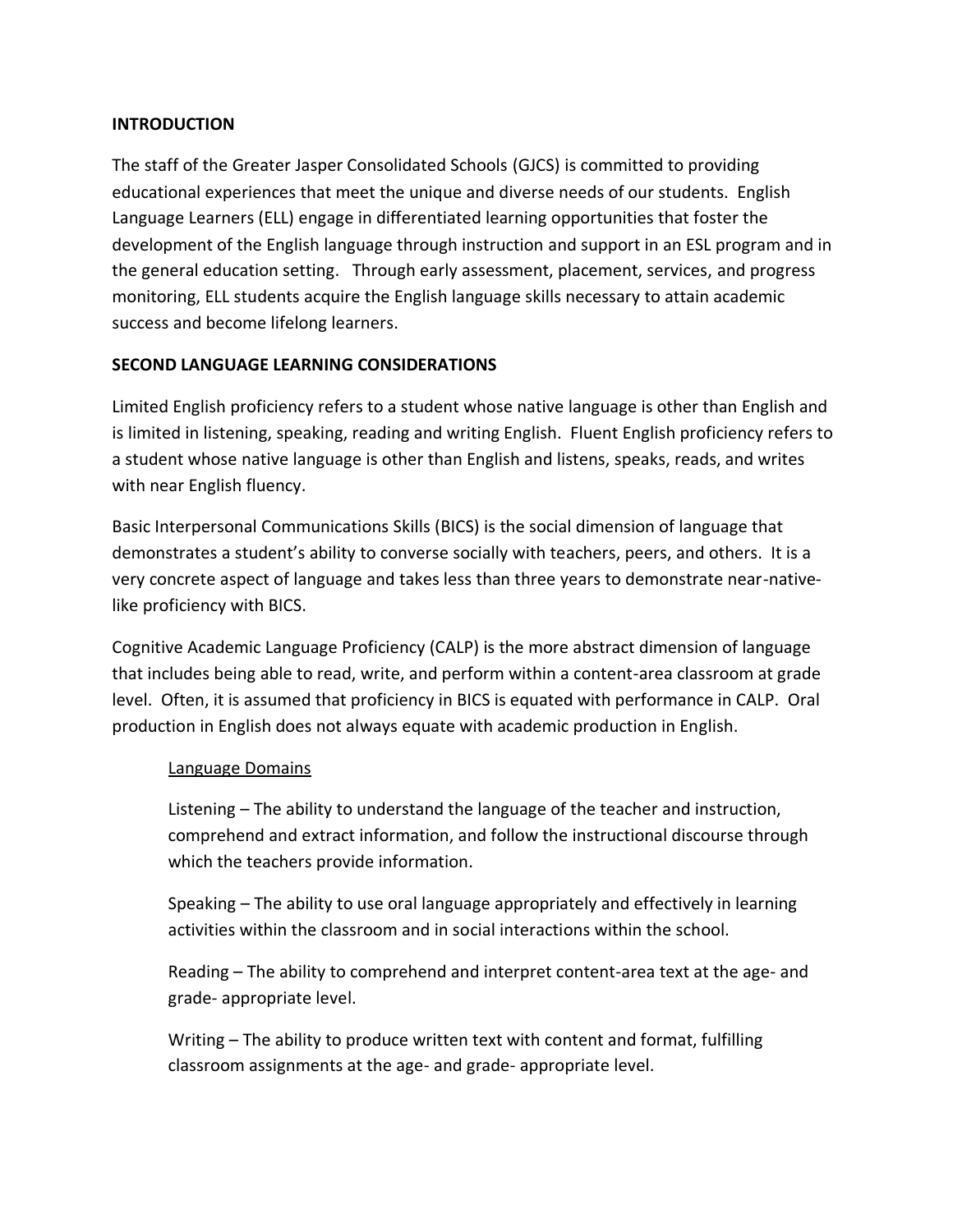#### **PERSONNEL**

Students receive instruction from two certified ESL teachers. Four instructional assistants work under the direct supervision of the certified teacher. Community volunteers assist by providing individualized support as needed.

## **REFERRAL/NEW STUDENT PROCEDURES AND PLACEMENT**

The Home Language Survey is collected at the time of enrollment for all students of the Greater Jasper Consolidated Schools. This survey elicits information regarding a student's native language, the language spoken most often by the student, and the language spoken in the student's home. This information is used to initially identify students for the ELL program. The Home Language Survey is maintained in each student's permanent file.

The LAS Links Placement test is used to assess the listening, speaking, reading, and writing abilities of newly-enrolled students within the first 30 days at the beginning of the year or within 10 days of enrollment. Results from LAS Links Placement determine whether a student is Fluent English Proficient (FEP) or Limited-English Proficient (LEP). *Oral language skills shall not be the sole criterion for determining language proficiency. Academic achievement and writing and reading abilities in English must also be considered.*

#### Language Proficiency Levels

| Level 1 (Beginner)           | Students performing at this level of English language<br>proficiency begin to demonstrate receptive or productive<br>English skills. They are able to respond to some simple<br>communication tasks.                                                                                                                                                                     |
|------------------------------|--------------------------------------------------------------------------------------------------------------------------------------------------------------------------------------------------------------------------------------------------------------------------------------------------------------------------------------------------------------------------|
| Level 2 (Early Intermediate) | Students performing at this level of English language<br>proficiency respond with increasing ease to more varied<br>communication tasks.                                                                                                                                                                                                                                 |
| Level 3 (Intermediate)       | Students performing at this level of English language<br>proficiency tailor the English language skills they have<br>been taught to meet their immediate communication and<br>learning needs. They are able to understand and be<br>understood in many basic social situations (while<br>exhibiting many errors of convention) and need support in<br>academic language. |
| Level 4 (Advanced)           | Students performing at this level of English language                                                                                                                                                                                                                                                                                                                    |

Level 4 (Advanced) Students performing at this level of English language proficiency combine the elements of the English language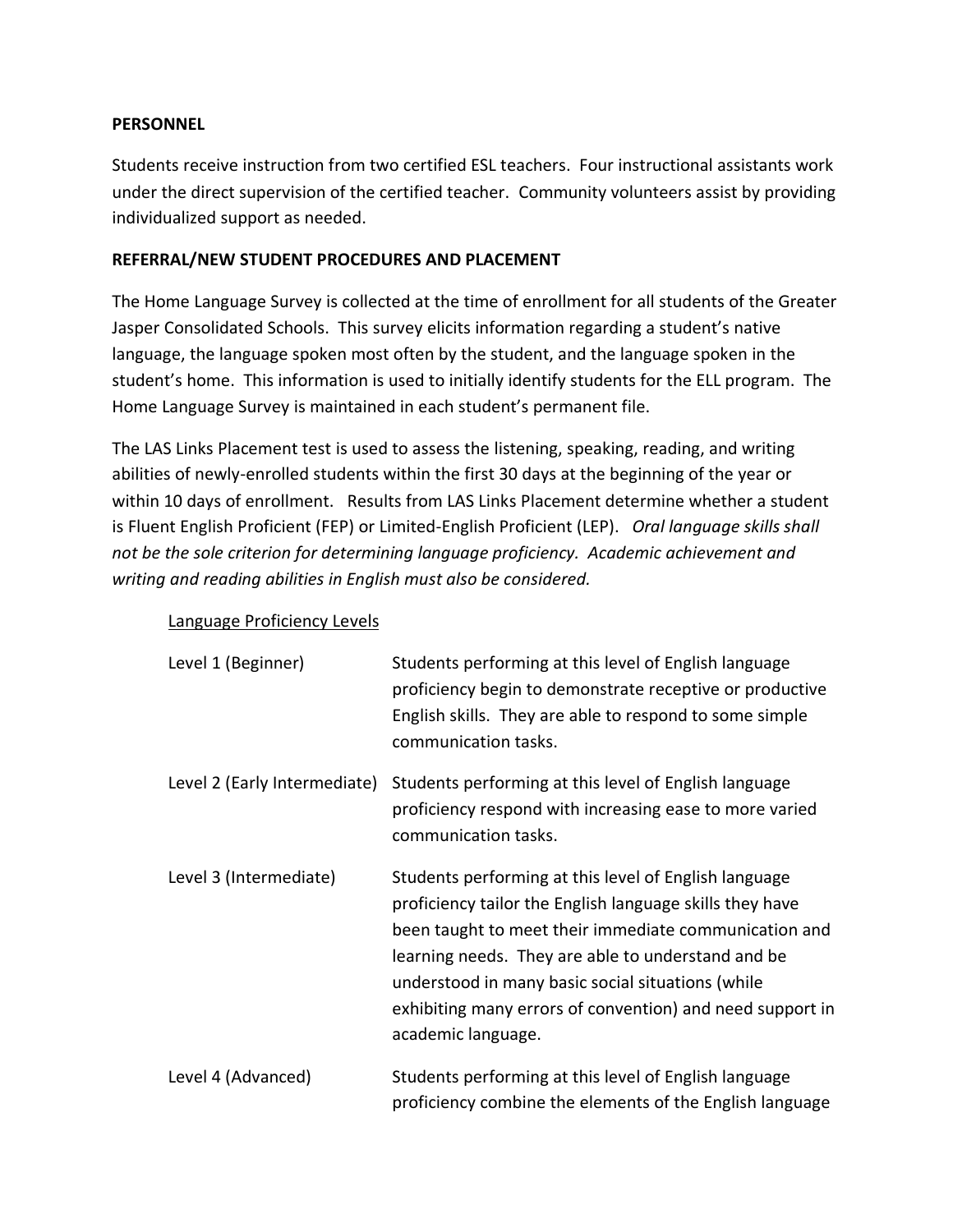in complex, cognitively demanding situations and are able to use English as a means for learning in other academic areas, although some minor errors of conventions are still evident.

Level 5 (Fluent English Proficient) Students performing at this level of English language proficiency communicate effectively with various audiences on a wide range of familiar and new topics to meet social and academic demands. Students speak, understand, read, write, and comprehend in English without difficulty and display academic achievement comparable to native English speaking peers. In order to attain the English proficiency level of their native Englishspeaking peers, further linguistic enhancement and refinement are necessary.

*Newly enrolled students testing at Level 5 on the initial placement assessment do not enter the language instruction program and are not subject to exiting criteria.*

Students will be placed age appropriately. (A review of previous educational records will be used to determine the grade level attain in previous schools.) Placement below grade level should only be considered if the student has no prior school experience or if the student has been out of the school for more than one academic year. If fluent, placement will be in the regular instructional program. If limited-English, placement will be made into an appropriate instructional program that provides English language development.

Language minority students should be informed that they must meet graduation requirements if they intend to receive a high school diploma.

Parental notification of student placement in both English and the native language (whenever possible) will address requirements of Title III, student performance on the proficiency assessment, and the recommended placement for students in the ELL program.

An Individual Learning Plan (ILP) will be developed by the ESL teacher for each student based upon the proficiency levels and the unique learning needs of the student. A copy of the ILP will be shared and discussed with all teachers responsible for the academic growth of the student. ILP's will be revised annually to address the academic growth and development needs of each student. A copy of the ILP will be maintained in a student's permanent file.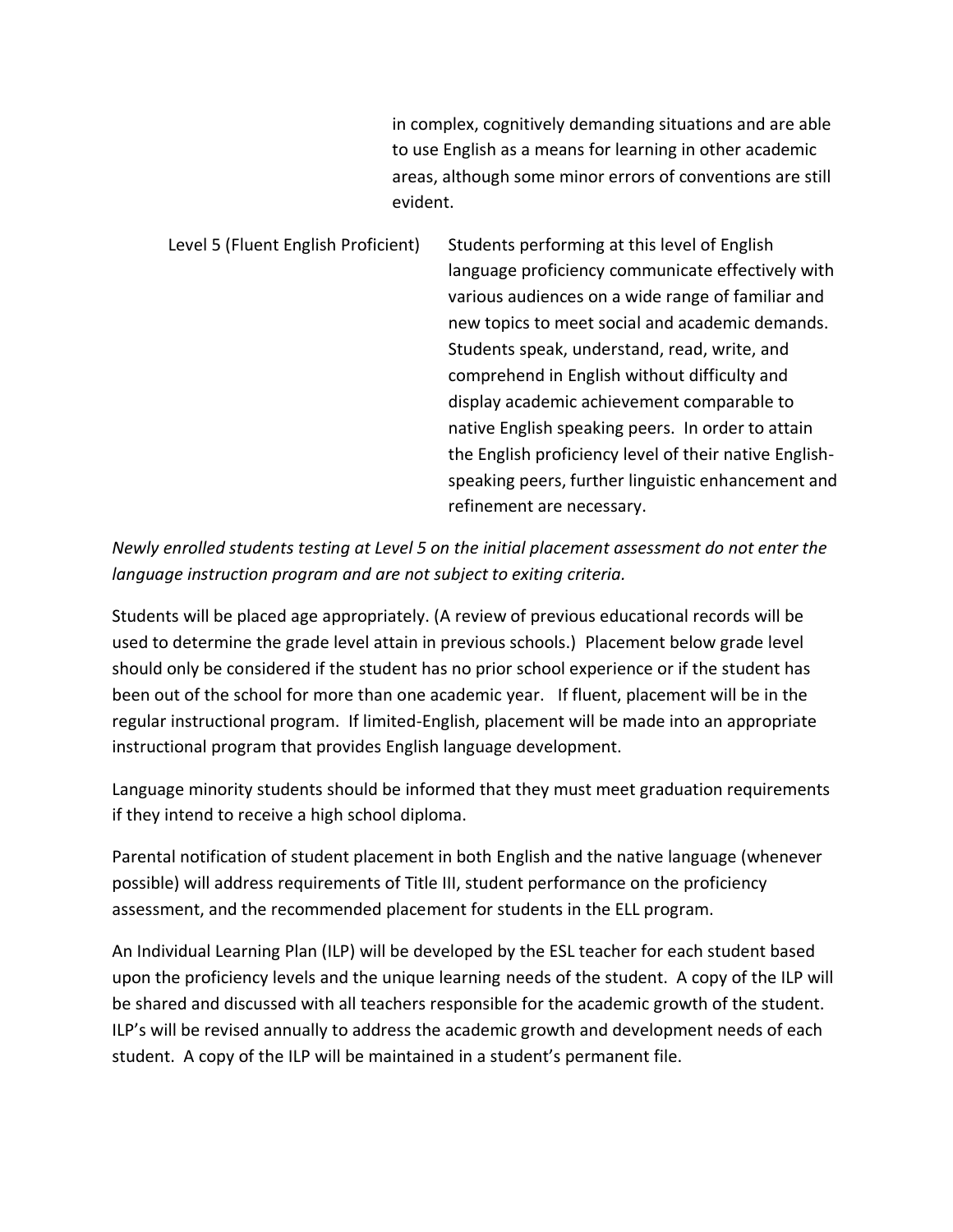GJCS utilizes ESL and ENL program designs to meet the needs of limited-English students. Elementary and middle school limited-English students are enrolled in classes for English language instruction. All other subjects are part of the general school curriculum and taught in English. High school limited-English students enroll in ENL 9 and/or ENL 10 which may count as four of the eight English credits required for graduation. ENL labs provide limited-English students with tutoring, support, and assistance with general school courses.

Each spring, all LEP students will participate in the LAS Links English Proficiency Assessment. LAS Links assesses progress in listening, speaking, reading, and writing. The overall proficiency results will be used to monitor each student's progress and determine continuation in the ELL program.

# **ENGLISH LANGUAGE PROFICIENCY (ELP) STANDARDS**

The ELP Proficiency Standards reflect the abilities and skills that students are capable of demonstrating at each level of proficiency. The standards are intended to provide guidance and support to teachers through English/Language Arts instruction for LEP students.

## **ASSESSMENT**

The use of "authentic assessments" (multiple forms of assessment that reflect student learning, achievement, motivation, and attitudes on instructionally relevant classroom activities) should be used with LEP students. These assessments should:

- 1. Emphasize what the student knows
- 2. Require students to develop responses instead of selecting them from predetermined options
- 3. Directly evaluate holistic projects
- 4. Use samples of student work collected over time
- 5. Stem from clear criteria made know to the student and parent
- 6. Elicit higher-order thinking
- 7. Relate more closely to classroom learning
- 8. Consider differences in learning style

## Types of Authentic Assessment

- $\checkmark$  Oral Interview
- $\checkmark$  Story or Test Retelling
- $\checkmark$  Writing Samples
- $\checkmark$  Projects/Exhibitions
- $\checkmark$  Experiments/Demonstrations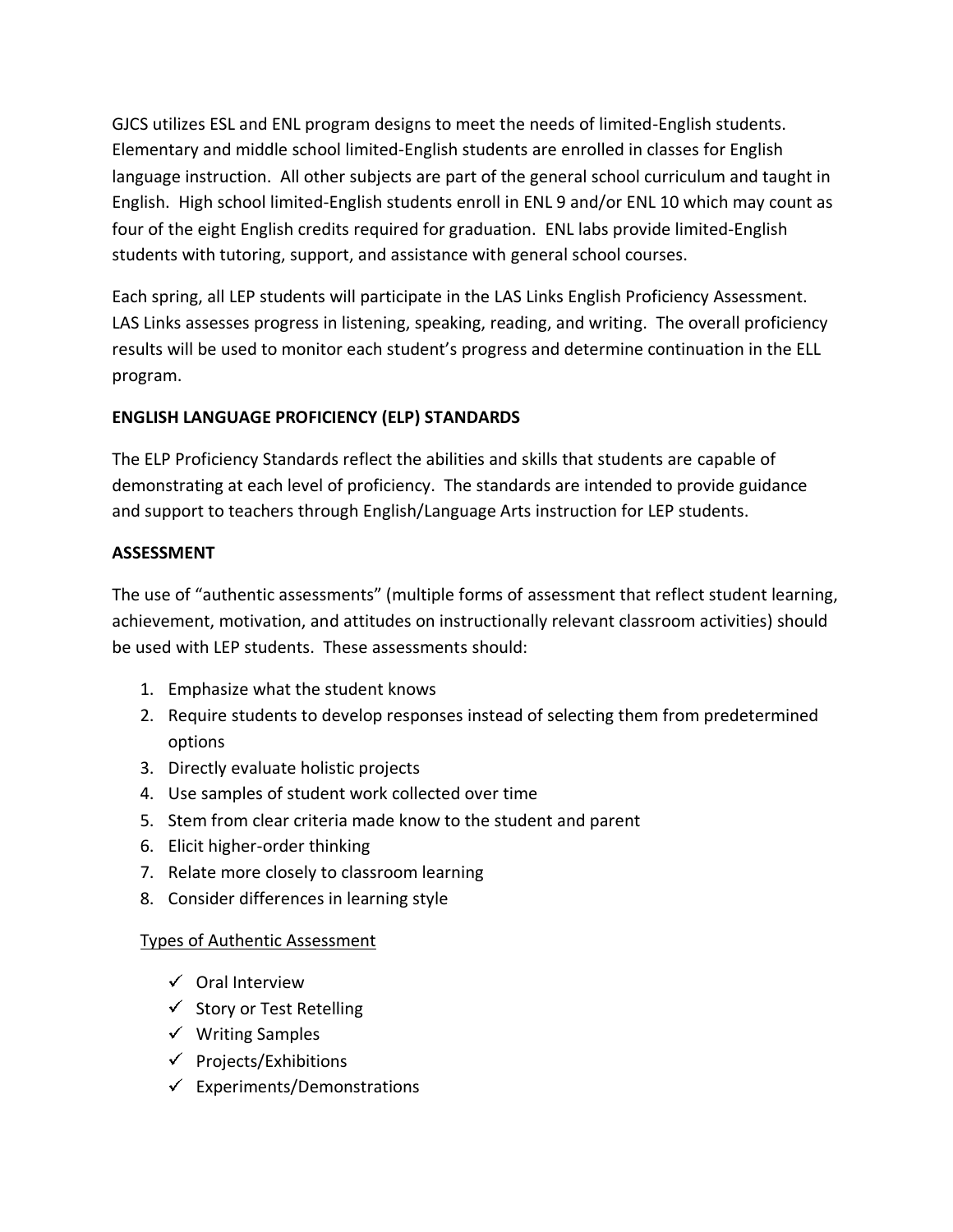- $\checkmark$  Constructed-Response Items
- $\checkmark$  Teacher Observation
- $\sqrt{}$  Portfolios

## **GRADING LEP STUDENT'S PERFORMANCE**

Grades for LEP students should be based on their exposure to curricula and methods, as well as on cooperation, effort, and participation in classroom assignments to the degree the student's English language proficiency allows. The best approach to grading LEP students is through improvement and/or progress. Therefore alternative forms of assessment and grading may be appropriate. Content area teachers should utilize assessments that allow students to demonstrate their knowledge of the content and not their level of English proficiency. Alternatives for grading at the classroom level are as follows:

- $\checkmark$  Provide grades based on mastery/knowledge of concepts. Focus on essential skills and concepts form the content area; develop a contract with the student (e.g., "To get an A,B,C etc. you must…).
- $\checkmark$  Give grades based on what the student can demonstrate in the classroom according to the student's level of proficiency.
- $\checkmark$  Use portfolios of LEP student's work to measure progress. Design checklists that link student's portfolio work with criteria that you consider essential to the content you are teaching.
- $\checkmark$  Assign a grade and follow it with explanatory comments. Designate on the report card that the student is LEP followed by a description of the student's language proficiency.
- $\checkmark$  Assign a grade for a pair- or groups work completed through cooperative learning. (LEP students should be paired with native English-speaking peers.)
- $\checkmark$  Give an achievement grade in subjects where the student is able to perform the skills and an effort/meaningful participation grade in subjects where the student is not able to perform the skills due to low English proficiency.
- $\checkmark$  Use a narrative report in lieu of letter grades when appropriate.
- $\checkmark$  Use scoring rubrics/descriptors in evaluating student performance and achievement.

## **RETENTION**

Retention of language minority students shall **not** be based solely upon English language proficiency. The following points should be addressed in considering retention:

- $\checkmark$  Has the student's level of English language proficiency been assessed?
- $\checkmark$  Has the student been enrolled in the school district for more than on full academic year?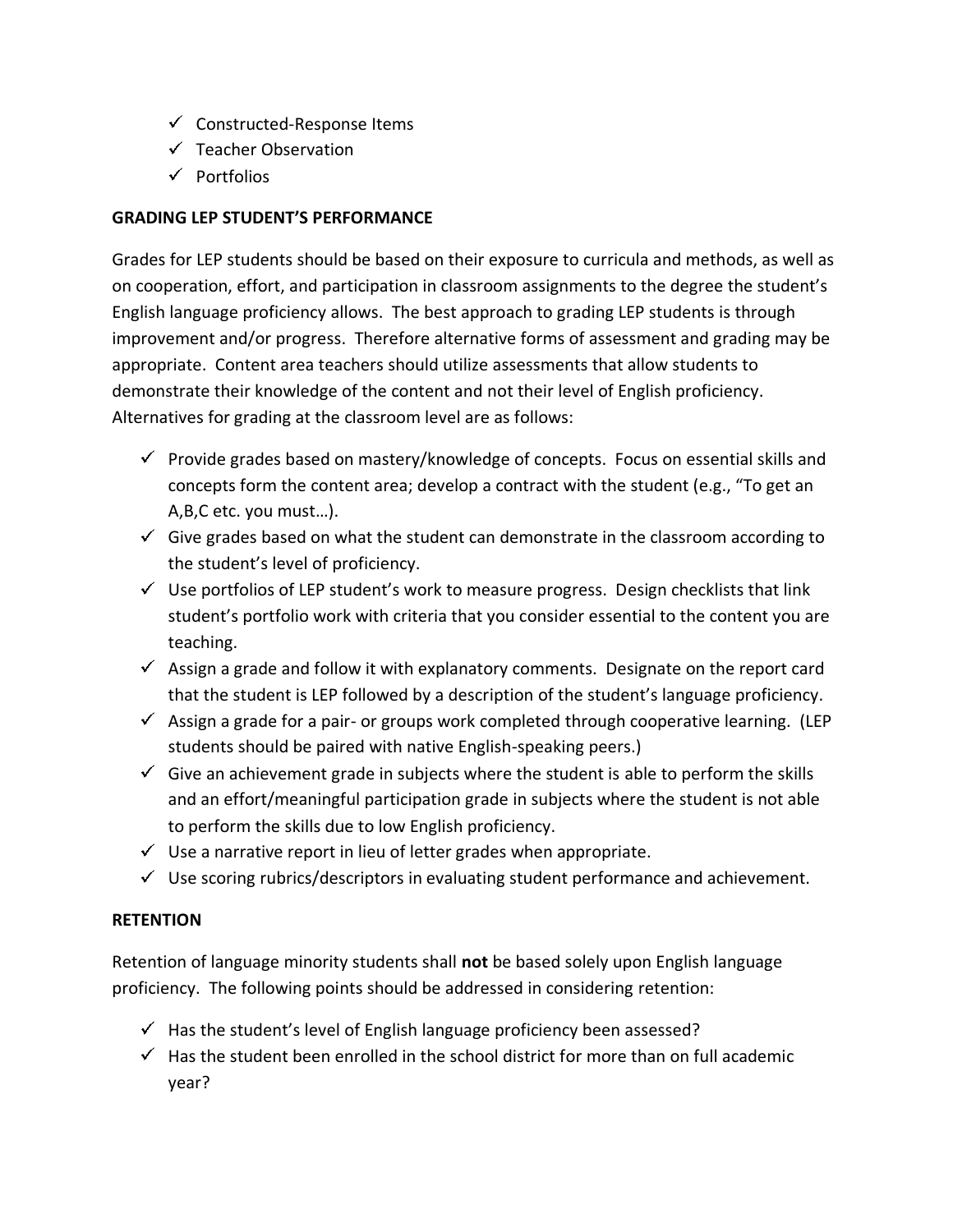- $\checkmark$  To ensure meaningful participation, are classroom modifications being made in the areas of teacher lesson delivery; assignments; homework; and formal assessments?
- $\checkmark$  Has an ILP been implemented to document classroom modifications and student progress?
- $\checkmark$  How much individual English language development instruction is the student receiving via pullout or an ENL course during the school day?
- $\checkmark$  Has an alternative grading strategy been implemented?

# **STANDARDIZED ASSESSMENTS**

*LAS Links* - Each spring, all LEP students will participate in the LAS Links English Proficiency Assessment. LAS Links assesses progress in listening, speaking, reading, and writing. The overall proficiency results will be used to monitor each student's progress and determine continuation in the ELL program.

*ISTEP+/GQE* - ALL students in grades 3-8 and grade 10 are required to participate in the spring ISTEP+ assessments in English/Language Arts, Math, and Science. LEP students that are in their first year of enrollment in a U.S. school are required to participate in the Math and Science assessments, but have the one-time option of substituting the LAS Links English Language Proficiency Assessment. If newly enrolled students do not have an existing LAS Links score, a LAS Links Placement Test score of "Not Proficient" or "Approaching Proficient" qualifies them for this option provided they take the LAS Links English Proficiency Assessment in the spring.

Testing accommodations are permitted for LEP students. Decisions about test accommodations are made on an individual basis and must be documented on each LEP student's Individual Learning Plan (ILP). Translation or interpretation of test directions or content into a language other than English **is not** permissible. Word-to-word bilingual dictionaries may be used for LEP students with proficiency levels 1-4 or designated "Not Proficient" and "Approaching Proficient".

## **SPECIAL EDUCATION**

Pre-referral of exceptional language minority students will include an assessment in the native language, to the extent possible, and in English to provide that learning difficulties exist in both languages. Referrals for special education should be made only after all other interventions have been explored and it is determined that the child's needs cannot be met in the regular education program.

## **COUNSELING SERVICES**

Counseling services will be provided to language minority students in the following areas: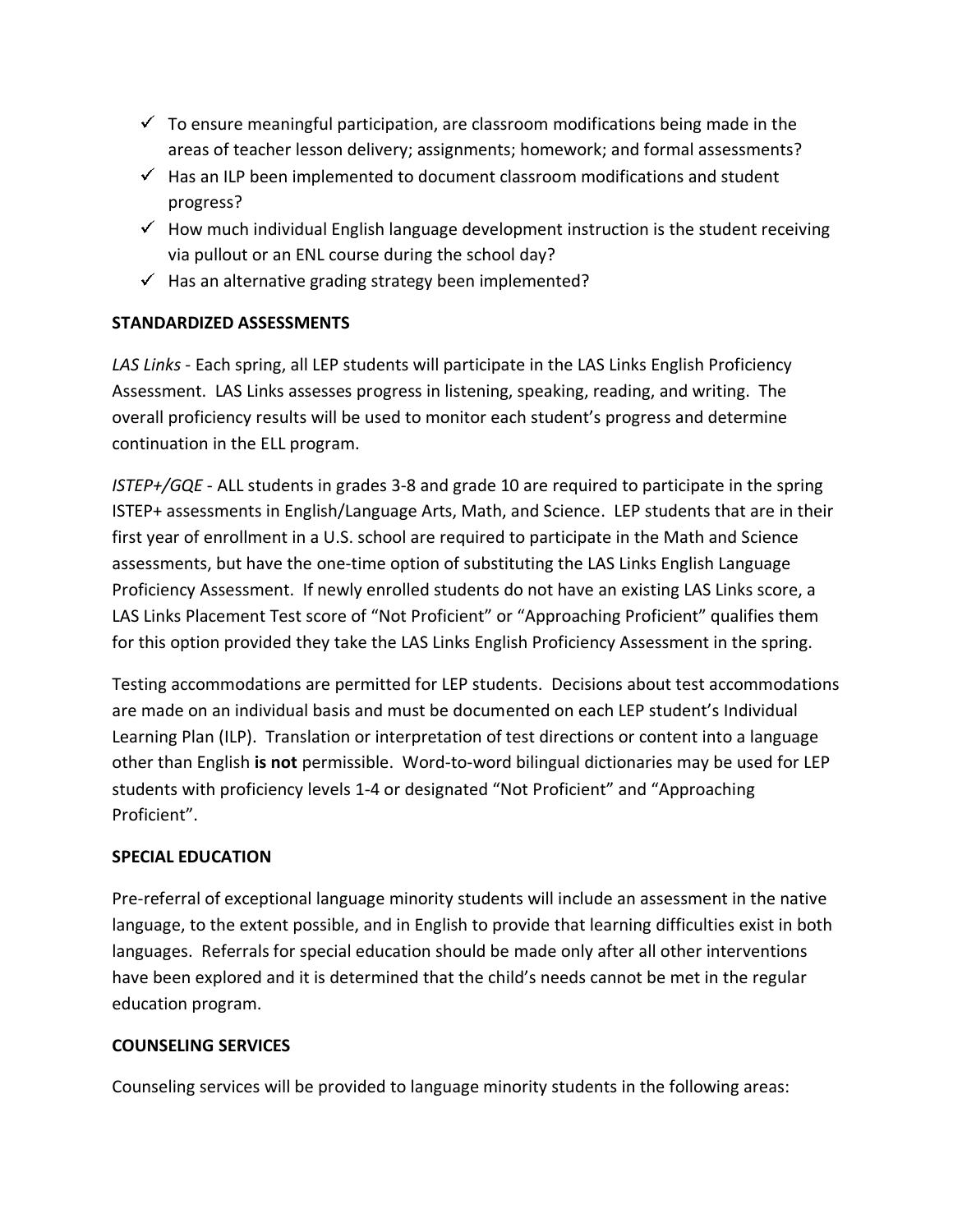- $\checkmark$  Social, emotional adjustment to United States culture
- $\checkmark$  Drop-out prevention
- $\checkmark$  Technical vocational training
- $\checkmark$  College preparatory coursework
- $\checkmark$  Substance abuse
- $\checkmark$  Teenage pregnancy and prevention

## **COMMUNICATION**

Communication between the school and the home regarding the language minority student progress or school activities will be conducted, to the extent possible, in the native/preferred language of the home. Every attempt will be made to provide translation services for all oral communications, to the extent possible.

### **EXITING FROM SERVICES**

Proficiency in English for LEP students is based on attaining an overall score of Level 5 on the spring LAS Links English Proficiency Assessment twice consecutively. Exiting students from instruction are outlined below:

> First Proficient Score (Level 5) on LAS Links *(Second demonstration of proficiency required following year)*

## ↓

Exit English language development services and reclassify as FEP for reporting purposes and begin informal monitoring.

#### ↓

Second Proficient Score (Level 5) on LAS Links *(No further English proficiency assessment required)*

Begin NCLB required formal two-year monitoring period. *(No LAS Links further LAS Links Assessment)*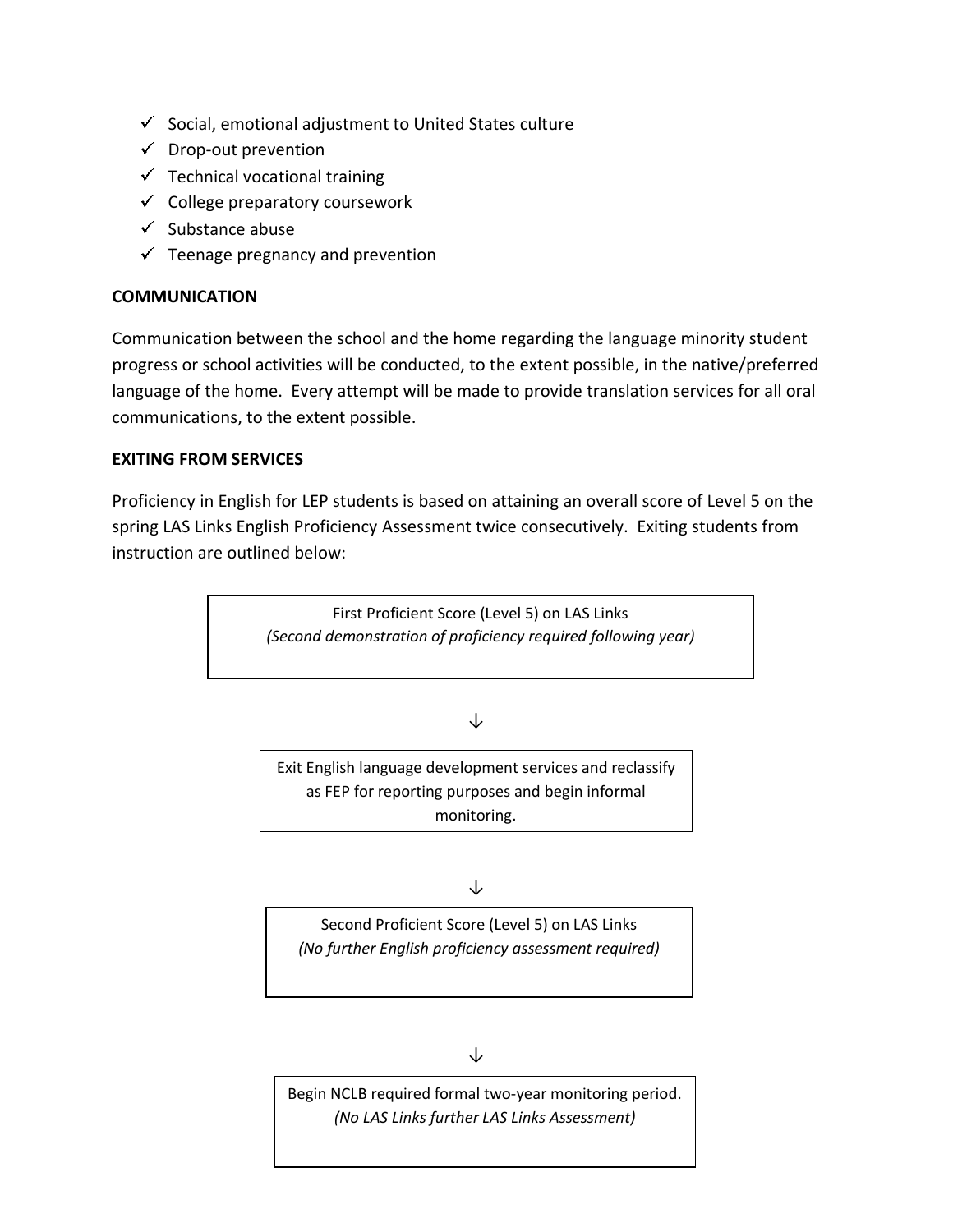## **MONITORING THE ACADEMIC SUCCESS OF FORMER LEP STUDENTS**

Exiting from English language development services must ensure that former LEP students who have been reclassified as fluent English proficient will have full access to mainstream curriculum. Decisions regarding exit from the program will be based upon the student's level of academic achievement and ability to handle material in the content areas; the student's English language proficiency sufficient to function in an English only environment; student's English reading abilities are on grade-level; collectively determined by a committee consisting of the ESL teacher, regular classroom teacher and the principal.

Monitoring of students' academic progress will occur for two years (Year One Monitoring/Year Two Monitoring). During this two-year period, exited students are still entitled to access all services provided through the district's language development program.

The ESL teacher, in collaboration with the regular education teachers, must formally monitor the student's academic performance at the end of each semester using the Monitoring Forms. The monitoring forms must be maintained in the student's permanent record. Information collected will include:

- $\checkmark$  Records on length of time from transition to exit from program
- $\checkmark$  Performance on standardized achievement tests
- $\checkmark$  Grades in content area classes
- $\checkmark$  Teacher observations

If the student is falling behind in academic performance and/or English skills, arrangements should be made to provide appropriate assistance.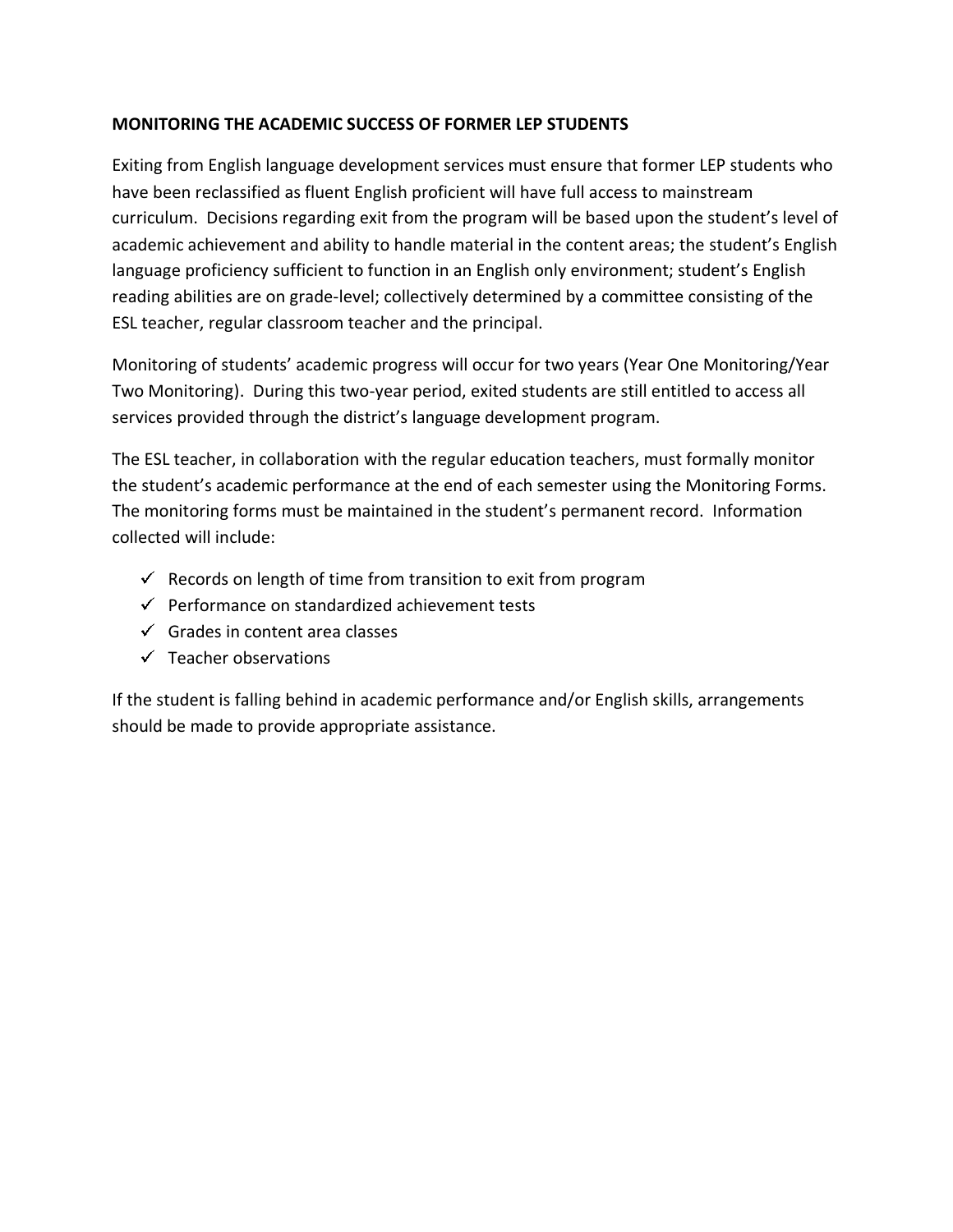#### **TERMS**

- BICS Basic Interpersonal Communication Skills These are the language skills needed for everyday personal and social communication. Second language learners must have BICS in order to interact. It usually takes 1-3 years to completely develop this social language. BICS are not necessarily related to academic success.
- Bilingual Students who speak more than one language
- CALP Cognitive Academic Language Proficiency The language associated with native language literacy and cognitive development. These are the language skills needed to undertake academic tasks in the mainstream classroom. It includes content-specific vocabulary. It may take 5-7 years to develop CALP skills. CALP developed in the first language contribute to the development of CALP in the second language.
- ELL English Language Learners
- ENL English is a New Language
- ESL English as a Second Language
- FEP Fluent English Proficient (Level 5 Proficiency)
- Home Language Survey Survey of all enrolled students used to identify the first language, language spoken most often, and language spoken in the home. The survey is used to identify students in need of English language development.
- LAS Links English Proficiency Assessment LAS Links assesses progress in listening, speaking, reading, and writing. The overall proficiency results will be used to monitor each student's progress and determine continuation in the ELL program.
- LEP Limited English Proficiency (Levels 1-4 Proficiency)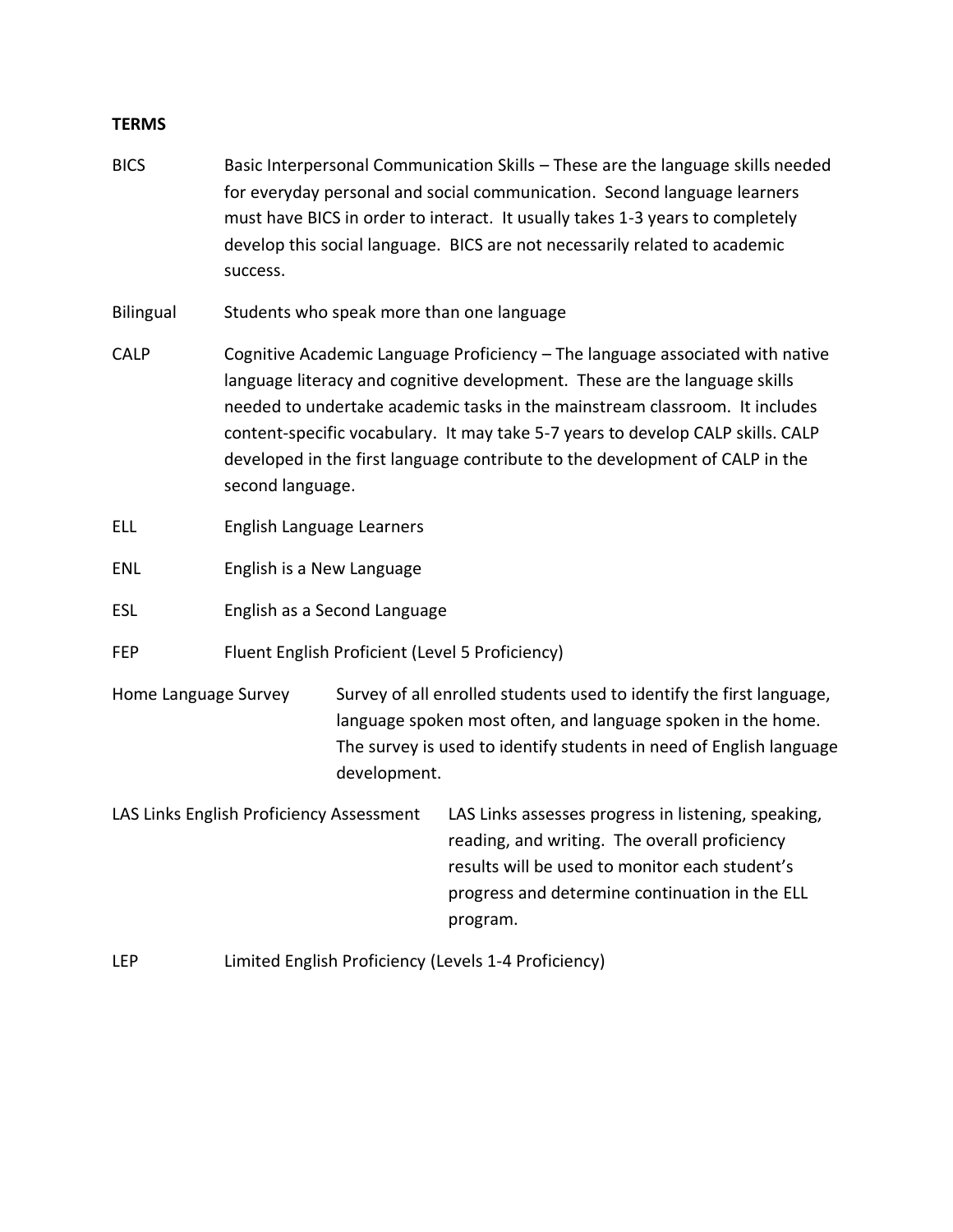#### **RESOURCES**

#### *Best Practices*

Center for Research on Education, Diversity & Excellence (CREDE), University of California, Berkeley [http://crede.berkeley.edu](http://crede.berkeley.edu/)

Doing What Works for English Language Learners, U.S. Department of Education's What Works Clearinghouse [http://dww.ed.gov/priority\\_area/priority\\_landing.cfm?PA\\_ID=6](http://dww.ed.gov/priority_area/priority_landing.cfm?PA_ID=6)

Electronic Toolkit for Educating ELLs, Illinois Resource Center and the Illinois State Board of Education<http://www.thecenterlibrary.org/cwis/index.php>

In the Classroom: A Toolkit for Effective Instruction of English Learners, National Clearinghouse for English Language Acquisition (NCELA)<http://www.ncela.gwu.edu/practice/itc/index.htm>

### *Elementary ELLs*

Help! They Don't Speak English Starter Kit: Grades PreK-6 ESCORT <http://escort.org/?q=node/150>

Teaching Literacy in English to K-5 English Learners in the Elementary Grades: A Practice Guide, National Center for Education Evaluation and Regional Assistance [http://ies.ed.gov/ncee/wwc/publications/practiceguides#ell\\_pg](http://ies.ed.gov/ncee/wwc/publications/practiceguides#ell_pg)

#### *Secondary ELLs*

Immigrant Students and Secondary School Reform: Compendium of Best Practices, Council of Chief State School Officers 2004<http://www.ccsso.org/content/pdfs/BestPractices.pdf>

Research-based Recommendations for Serving Adolescent Newcomers, Texas Institute for Measurement, Evaluation, and Statistics at the University of Houston for the Center on Instruction 2006<http://www.centeroninstruction.org/files/ELL2-Newcomers.pdf>

#### *Students with Limited Formal Education*

Effective Programs for English Language Learners with Interrupted Formal Education, Indiana Department of Education [http://www.doe.state.in.us/Immp/pdf/effective\\_programs\\_ell.pdf](http://www.doe.state.in.us/Immp/pdf/effective_programs_ell.pdf)

#### *Newcomer Programs*

Developing a Newcomer Program, Indiana Department of Education <http://www.cal.org/resources/pubs/throughdoor.html>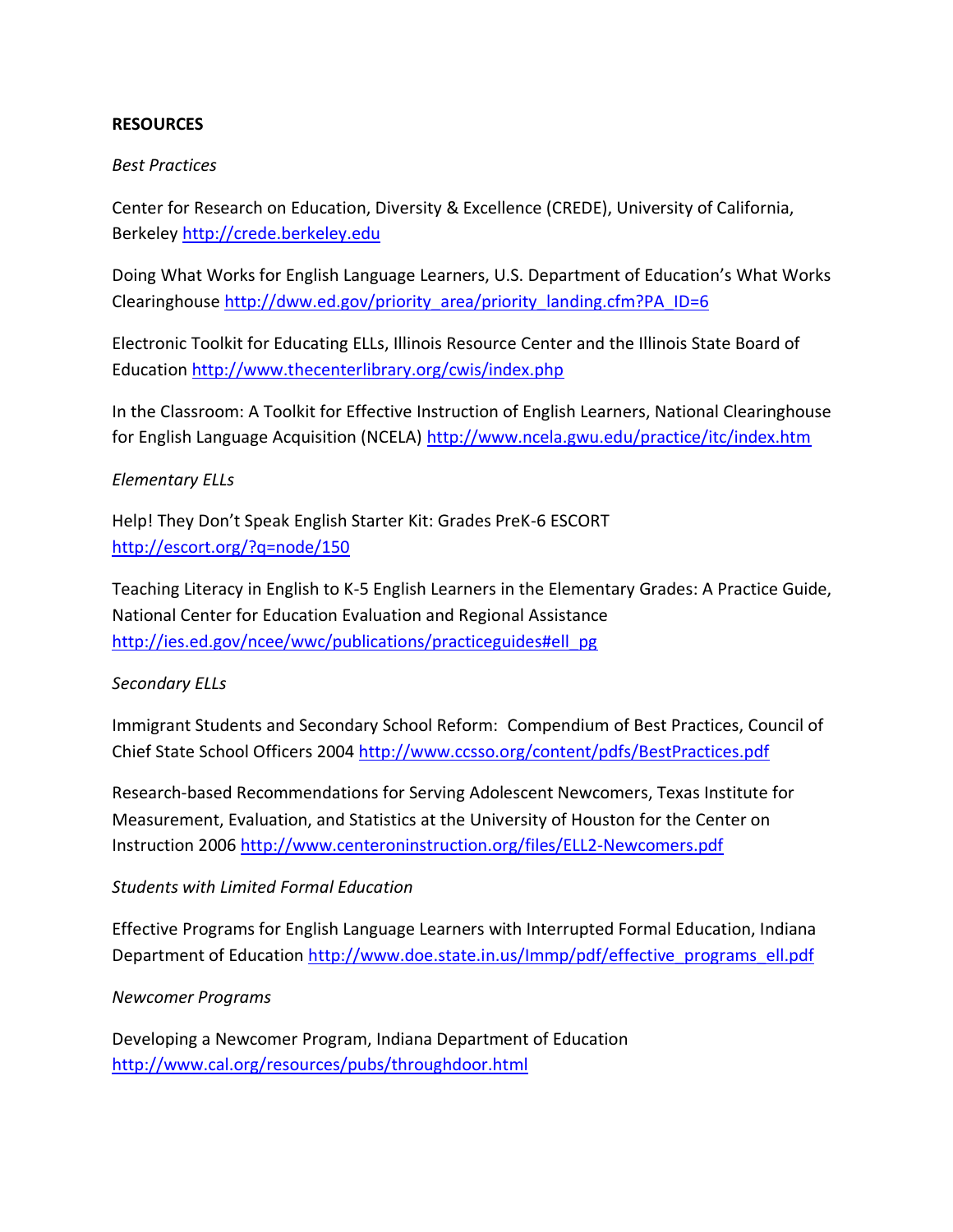## *Literacy Development*

Colorin Colorado, bilingual site for families and educators of English language learners designed to help children read and succeed<http://www.colorincolorado.org/>

English Language Learners: Literacy and Language Development, Indiana Department of Education [http://www.doe.state.in.us/Immp/pdf/ELL\\_literacy\\_development.pdf](http://www.doe.state.in.us/Immp/pdf/ELL_literacy_development.pdf)

Picture Based Activities for English Language Learners, California Department of Education <http://www.cde.state.co.us/cdeadult/download/pdf/PictureBasedELL.pdf>

Teaching Literacy in English to K-5 English Learners in the Elementary Grades: A Practice Guide, National Center for Education Evaluation and Regional Assistance [http://ies.ed.gov/ncee/wwc/publications/practiceguides/#ell\\_pg](http://ies.ed.gov/ncee/wwc/publications/practiceguides/#ell_pg)

### *Content Area Instruction*

Developing Reading and Writing in Second-Language Learners: Lessons from the Report of the National Literacy Panel on Language-Minority Children and Youth. The Center for Applied Linguistics, and the International Reading Association 2008 <http://www.cal.org/resources/pubs/developreadwrite.html>

Let's Read It Again: Comprehension Strategies for English-Language Learners: K-2 Lesson, read∙write∙think. International Reading Association<http://www.readwritethink.org/index.asp>

Nurture Reflections: Interactive Language Practice for English-Language Learners: 3-5 Lesson read∙write∙think. International Reading Association<http://www.readwritethink.org/index.asp>

Reforming Mathematics Instruction for ESL Literacy Students. Fairfax County Public Schools 1997<http://www.cal.org/resources/digest/buchan01.html>

Science for ELLs: Rethinking Our Approach, The Science Teacher March 2007 <http://www.nsta.org/highschool>

## *Building Teacher Capacity*

Educating English Language Learners: Building Teacher Capacity, the National Clearinghouse on English Language Acquisition (NCELA) 2008 Roundtable Report [http://www.ncela.gwu.edu/practice/mainstream\\_teachers.htm](http://www.ncela.gwu.edu/practice/mainstream_teachers.htm)

Indiana Teachers of English to Speakers of Other Languages (INTESOL) [http://www.intesol.org](http://www.intesol.org/)

ELL Outlook<http://www.courseafters.com/ELL-Outlook>